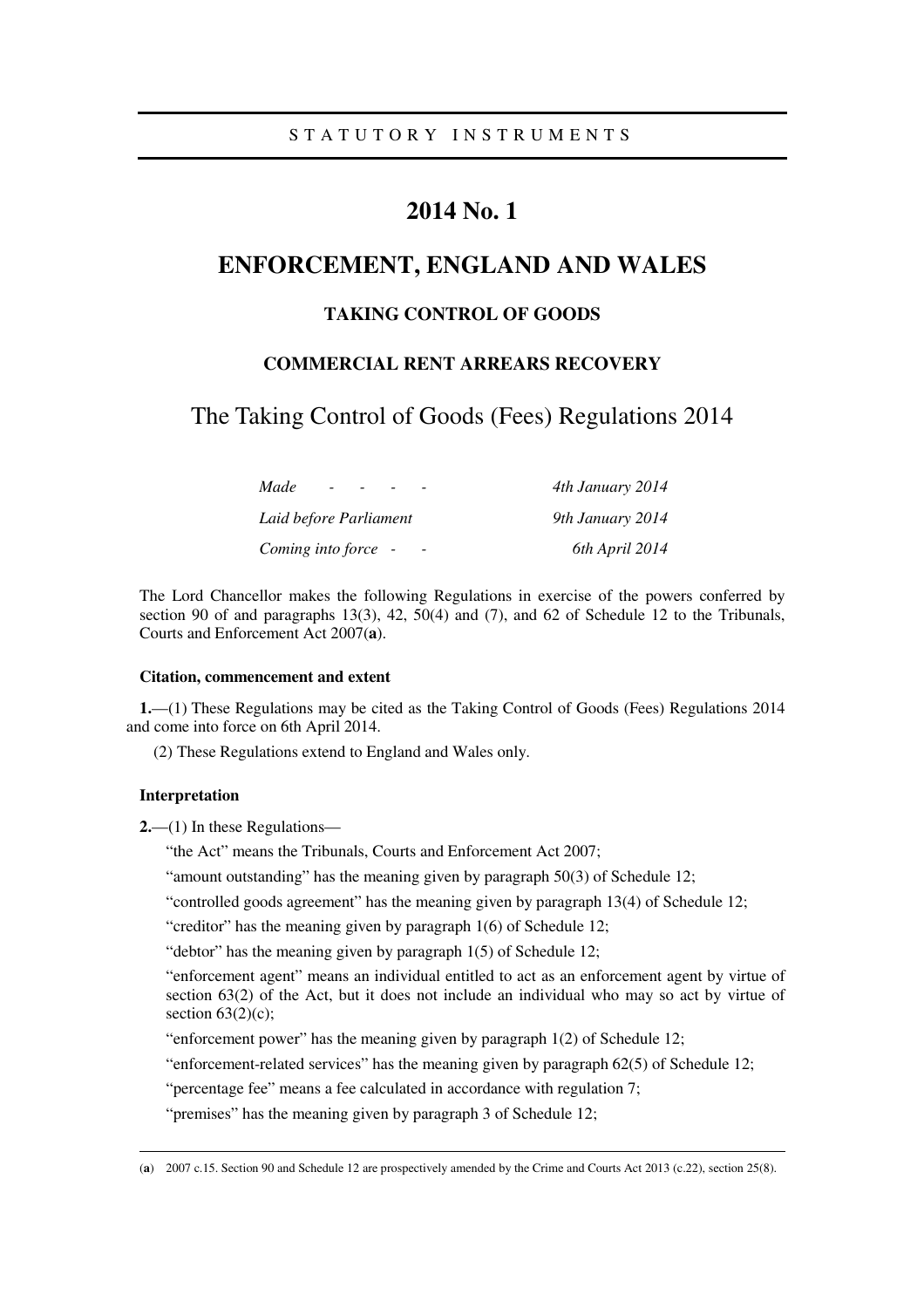"proceeds" has the meaning given by paragraph 50(2) of Schedule 12;

"Schedule 12" means Schedule 12 to the Act, and references to "the Schedule 12 procedure" are to be read accordingly;

"sum to be recovered" means the amount of the debt which remains unpaid, or an amount that the creditor agrees to accept in full satisfaction of the debt.

(2) In these Regulations, references to "the compliance stage", "the first enforcement stage", "the second enforcement stage" and to "the sale or disposal stage" are to be construed in accordance with—

- (a) regulation 5 where the reference relates to enforcement other than under an enforcement power conferred by a High Court writ; and
- (b) regulation 6 where the reference relates to enforcement under an enforcement power conferred by a High Court writ.

#### **Application of these Regulations**

**3.** These Regulations apply when an enforcement agent uses the Schedule 12 procedure.

#### **Recovery of fees for enforcement-related services from the debtor**

**4.**—(1) — The enforcement agent may recover from the debtor the fees indicated in the Schedule in accordance with this regulation and regulations 11, 12, 13, 16 and 17, by reference to the stage, or stages, of enforcement for which enforcement-related services have been supplied.

(2) The fees referred to in paragraph (1) may be recovered out of proceeds.

(3) The enforcement agent may recover under this regulation the whole fee provided in the Schedule for a stage where the amount outstanding is paid after the commencement, but before the completion, of that stage.

(4) For the purposes of this regulation, the relevant stage of enforcement is determined according to regulation 5 or 6 as appropriate.

(5) Where the enforcement agent is acting under an enforcement power conferred by a High Court writ—

- (a) where the enforcement agent and the debtor enter into a controlled goods agreement which the debtor does not breach, only the first enforcement stage fee may be recovered from the debtor; and
- (b) where—
	- (i) the enforcement agent and the debtor enter into a controlled goods agreement which the debtor breaches; or
	- (ii) the enforcement agent and the debtor do not enter into a controlled goods agreement,

both the first enforcement stage and second enforcement stage fees may be recovered from the debtor, and the first enforcement stage fee is recoverable where sub-paragraph (ii) applies notwithstanding that the first enforcement stage did not apply.

#### **Stages of enforcement for which fees may be recovered – enforcement other than under High Court writs**

**5.**—(1) The relevant stages of enforcement under an enforcement power which is not conferred by a High Court writ are as follows—

- (a) the compliance stage, which comprises all activities relating to enforcement from the receipt by the enforcement agent of instructions to use that procedure in relation to a sum to be recovered up to but not including the commencement of the enforcement stage;
- (b) the enforcement stage, which comprises all activities relating to enforcement from the first attendance at the premises in relation to the instructions up to but not including the commencement of the sale or disposal stage;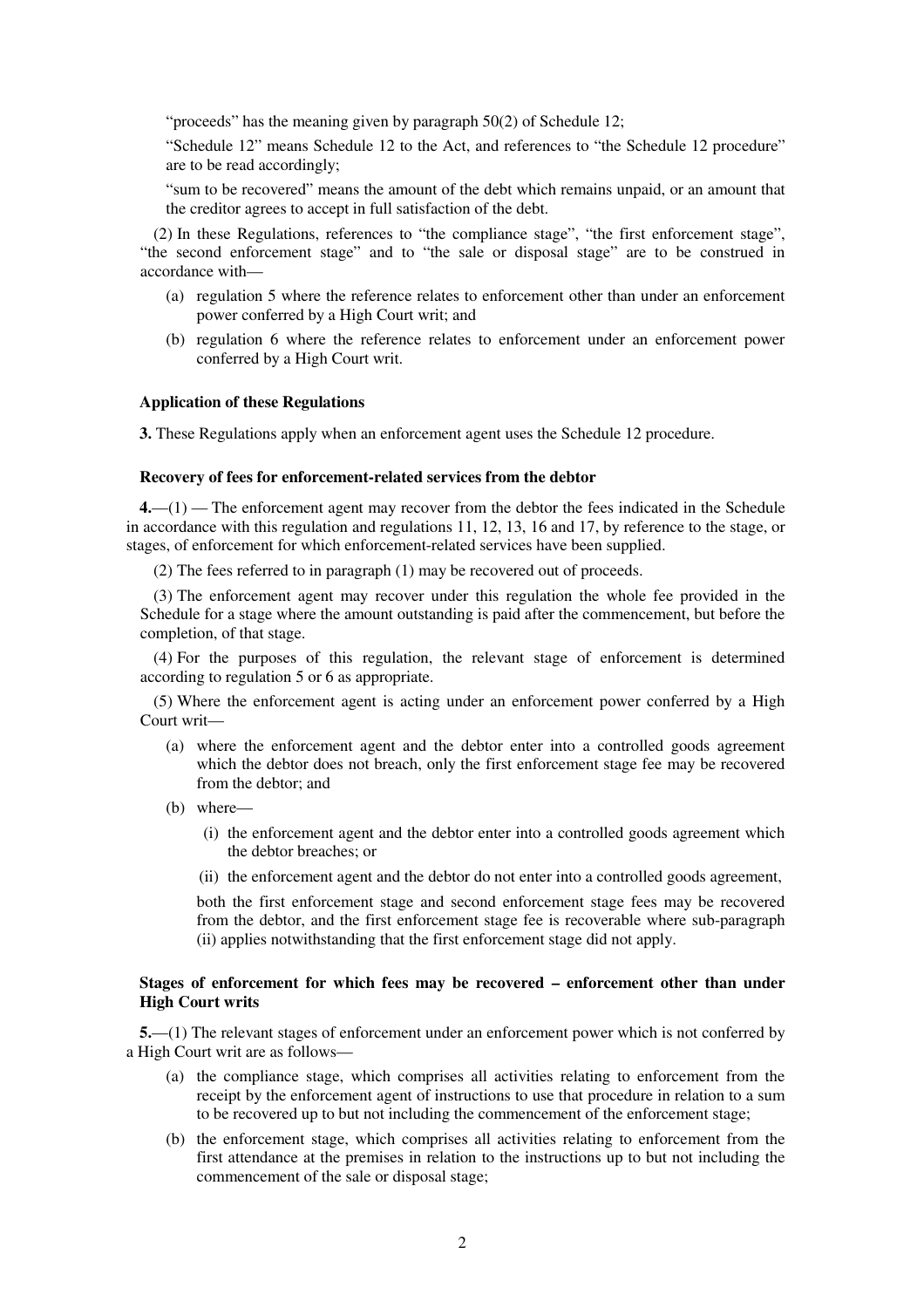(c) the sale or disposal stage, which comprises all activities relating to enforcement from the first attendance at the property for the purpose of transporting goods to the place of sale, or from commencing preparation for sale if the sale is to be held on the premises, until the completion of the sale or disposal (including application of the proceeds and provision of the information required by regulation 14).

(2) Where the goods against which enforcement is sought are securities, the sale or disposal stage commences with the provision of a notice of disposal in accordance with paragraph 49(2) of Schedule 12.

#### **Stages of enforcement for which fees may be recovered – enforcement of High Court writs**

**6.**—(1) The relevant stages of enforcement under an enforcement power conferred by a High Court writ are as follows—

- (a) the compliance stage, which comprises all activities relating to enforcement from the receipt by the enforcement agent of instructions to use that procedure in relation to a sum to be recovered up to but not including the commencement of the first enforcement stage, or, where sub-paragraph  $(c)(i)$  applies, the commencement of the second enforcement stage:
- (b) where the enforcement agent and the debtor enter into a controlled goods agreement, the first enforcement stage, which comprises all activities relating to enforcement from the first attendance at the premises in relation to the instructions until the agreement is completed or breached;
- (c) the second enforcement stage, which comprises—
	- (i) where the enforcement agent and the debtor do not enter into a controlled goods agreement, all activities relating to enforcement from the first attendance at the premises in relation to the instructions up to but not including the commencement of the sale or disposal stage;
	- (ii) where the enforcement agent and the debtor enter into a controlled goods agreement but the debtor breaches that agreement, all activities relating to enforcement from the time at which the debtor breaches the agreement up to but not including the commencement of the sale or disposal stage;
- (d) the sale or disposal stage, which comprises all activities relating to enforcement from the first attendance at the property for the purpose of transporting goods to the place of sale, or from commencing preparation for sale if the sale is to be held on the premises, until the completion of the sale or disposal (including application of the proceeds and provision of the information required by regulation14).

(2) Where the goods against which enforcement is sought are securities, the sale or disposal stage commences with the provision of a notice of disposal in accordance with paragraph 49(2) of Schedule 12.

#### **Calculation of fees by reference to value of sum sought to be recovered**

**7.** The percentage fee or fees are to be calculated—

- (a) where enforcement takes place other than under a High Court writ, by multiplying the amount of the sum to be recovered which exceeds £1500 by the percentage indicated in the relevant column of table 1 in the Schedule;
- (b) where enforcement takes place under a High Court writ, by multiplying the amount of the sum to be recovered which exceeds £1000 by the percentage indicated in the relevant column of table 2 in the Schedule;
- (c) in either case, in the total amount of the fee so calculated, any fraction of £1 is to be reckoned as £1, but any fraction of a penny is to be disregarded.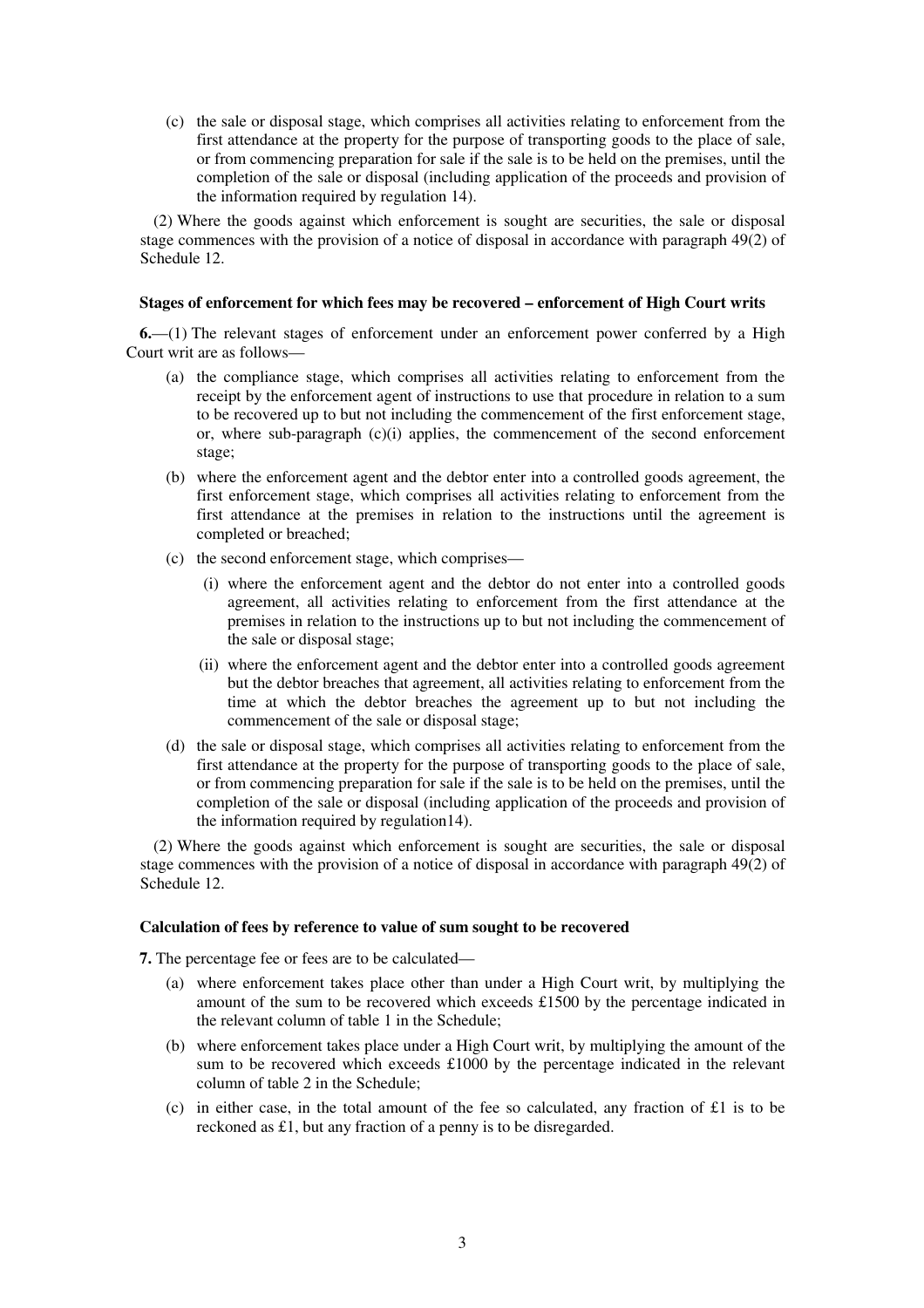#### **Disbursements recoverable from the debtor**

**8.**—(1) The enforcement agent may recover disbursements from the debtor only in accordance with this regulation and regulations 9, 10 and 11.

(2) The following disbursements are recoverable provided that they are reasonably and actually incurred—

- (a) the cost of storing goods which have been taken into control and removed from the premises or highway;
- (b) the cost of hiring a locksmith to gain access to premises when using reasonable force to enter them in accordance with Schedule 12, and to secure them thereafter;
- (c) court fees in relation to any applications made by the enforcement agent in relation to the enforcement power which are granted.

(3) The disbursements referred to in this regulation and regulations 9 and 10 may be recovered out of proceeds.

#### **Disbursements recoverable from the debtor in relation to sale of goods by auction or by private sale**

**9.**—(1) The enforcement agent may recover disbursements related to the sale of the goods from the debtor in accordance with this regulation and regulations 10 and 11.

(2) Where the sale is held on premises provided by the auctioneer conducting the sale, the enforcement agent may recover from the debtor—

- (a) a sum in respect of the auctioneer's commission not exceeding 15% of the sum realised by the sale of the goods;
- (b) the auctioneer's out of pocket expenses; and
- (c) reasonable disbursements incurred in respect of advertising the sale.

(3) Where the sale is held on other premises in accordance with regulations made under paragraph 43 of Schedule 12, the enforcement agent may recover from the debtor the sums and disbursements referred to in paragraph (2), except that the sum referred to in paragraph (2)(a) may not exceed 7.5% of the sum realised by the sale of the goods.

(4) Where the goods are—

- (a) auctioned by way of an internet auction site; or
- (b) sold other than by auction,

the enforcement agent may recover from the debtor 7.5% of the sum realised by the sale of the goods.

#### **Exceptional disbursements**

**10.**—(1) Upon application by the enforcement agent with the consent of the creditor in accordance with rules of court, the court may order that the enforcement agent may recover from the debtor exceptional disbursements associated with the use of the Schedule 12 procedure which are not otherwise recoverable under these Regulations.

(2) The court may not make an order under paragraph (1) unless satisfied that the disbursements to which it relates are necessary for effective enforcement of the sum to be recovered, having regard to all the circumstances including—

- (a) the amount of that sum; and
- (b) the nature and value of the goods which have been taken into control, or which it is sought to take into control.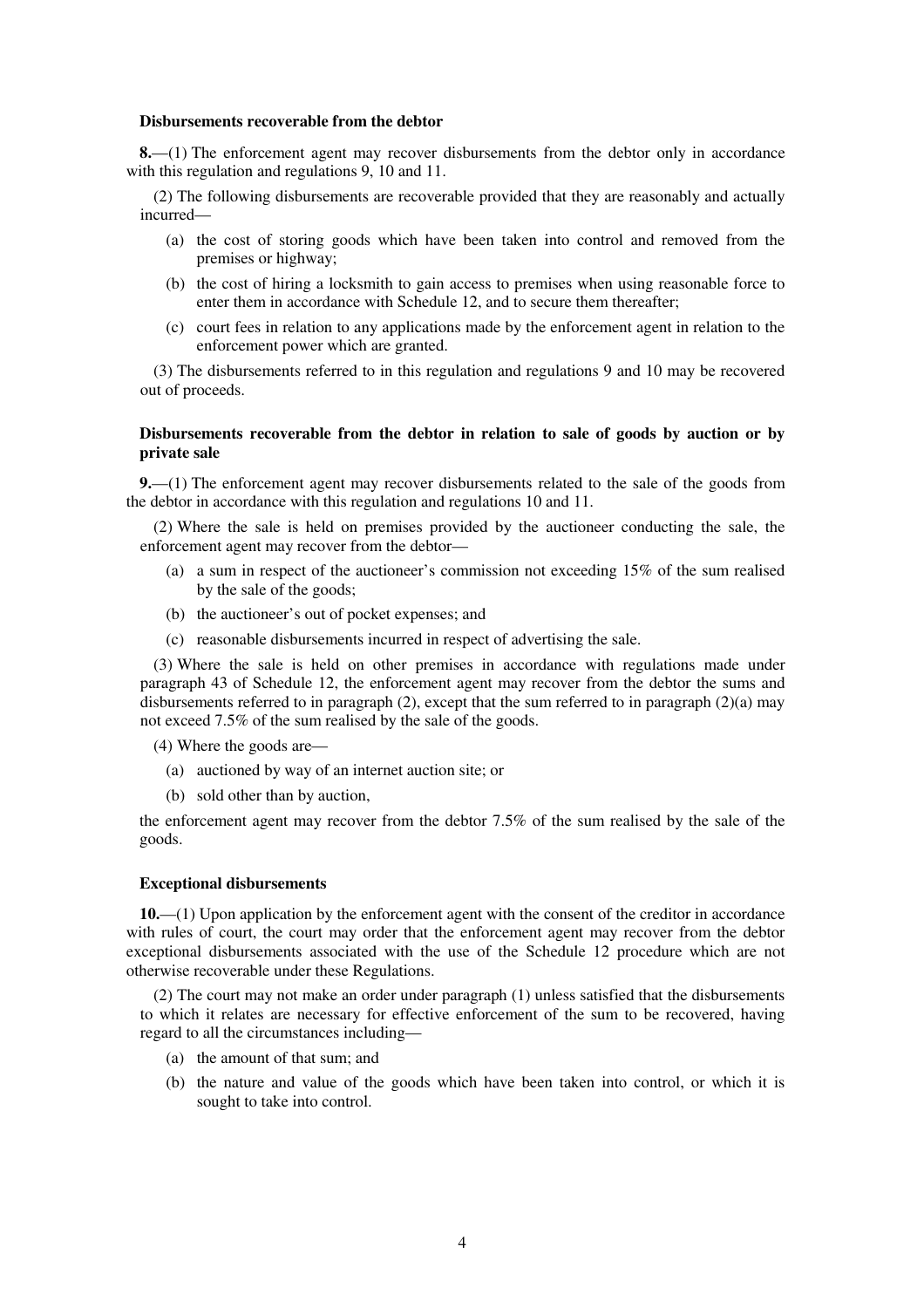#### **More than one enforcement power available against the same debtor**

**11.**—(1) This regulation applies for the purpose of calculating the fees and disbursements payable to the enforcement agent in accordance with regulations 4, 8, 9 and 10 in a case where-

- (a) the enforcement agent receives instructions to use the procedure under Schedule 12 in relation to the same debtor but in respect of more than one enforcement power; and
- (b) those enforcement powers can reasonably be exercised at the same time.
- (2) In paragraph  $(1)(b)$ , "can reasonably be exercised at the same time" means in particular—
	- (a) taking control of goods in relation to all such enforcement powers on the same occasion; and
	- (b) selling or disposing of all goods so taken into control on the same occasion,

except where it is impracticable to do so.

(3) The enforcement agent may recover the compliance stage fee in respect of each enforcement power to which the instructions relate.

(4) Where paragraph (1) applies, the fee recoverable in respect of the enforcement stage (or stages) and the sale or disposal stage respectively is to be calculated as follows—

- (a) the fixed fee for each stage may be recovered only once regardless of the number of enforcement powers to which the instructions relate;
- (b) the amount in relation to which the percentage fee for each stage, if any, is to be calculated is the total amount of the sums to be recovered under all enforcement powers to which paragraph (1) applies.

(5) Where this regulation applies, the enforcement agent must, as far as practicable, minimise the disbursements recoverable from the debtor under these Regulations by dealing with the goods taken into control pursuant to the instructions together and on as few occasions as possible.

#### **Recovery of fees from vulnerable debtors**

**12.** Where the debtor is a vulnerable person, the fee or fees due for the enforcement stage (or, where regulation 6 applies, the first, or first and second, enforcement stages as appropriate) and any disbursements related to that stage (or stages) are not recoverable unless the enforcement agent has, before proceeding to remove goods which have been taken into control, given the debtor an adequate opportunity to get assistance and advice in relation to the exercise of the enforcement power.

#### **Application of proceeds where less than the amount outstanding**

**13.**—(1) Subject to paragraph 50(6) of Schedule 12, when the proceeds from the exercise of an enforcement power are less than the amount outstanding, they must be applied in accordance with this regulation.

(2) Where the goods are sold or disposed of at public auction (other than by internet auction), the proceeds must be applied first in payment of the auctioneer's fees calculated in accordance with regulation 9(2) or (3) as appropriate.

(3) Following the payment at paragraph (2), the enforcement agent may then recover the compliance fee.

(4) Subject to paragraph (5), following any payment due by virtue of paragraphs (2) and (3), the proceeds must be applied *pro rata* in payment of—

- (a) the sum to be recovered, and
- (b) any remaining amounts recoverable in respect of fees and disbursements payable to the enforcement agent in accordance with these Regulations.

(5) Where the same legal person is both the creditor and the enforcement agent, paragraph (4) does not apply and the proceeds must be applied in payment of the amount referred to in paragraph (4)(b) before payment of the amount at paragraph (4)(a).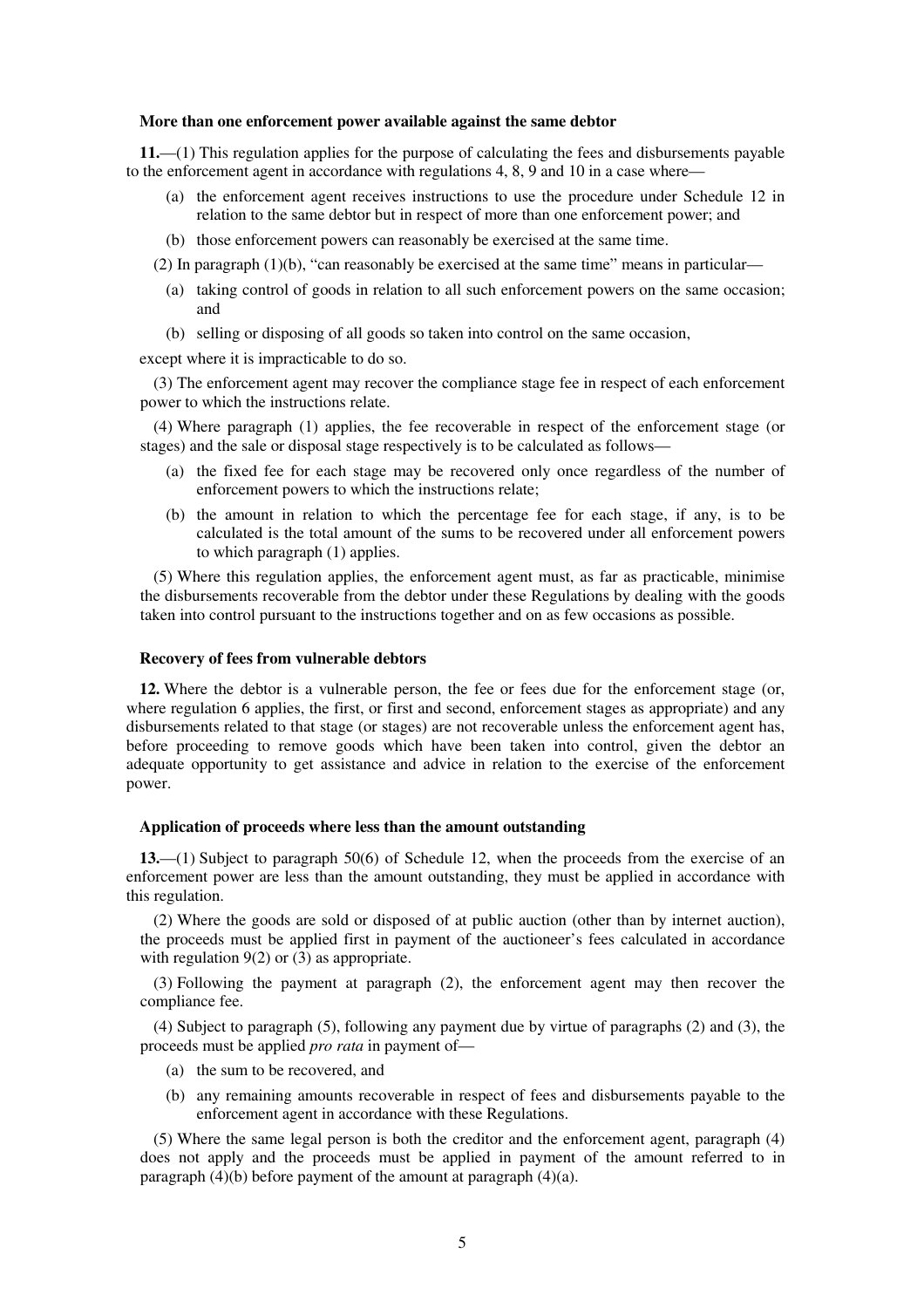(6) In paragraphs (4) and (5), references to the proceeds are to the proceeds after deduction of the sums, if any, to which paragraphs (2) and (3) relate.

#### **Provision of information to debtor and co-owner by enforcement agent**

**14.**—(1) As soon as possible after sale or disposal of the goods, the enforcement agent must provide the debtor and any co-owner of goods of whom the enforcement agent is aware with—

- (a) an itemised list of the goods sold or otherwise disposed of;
- (b) a statement of—
	- (i) the sum received in relation to each item;
	- (ii) the proceeds;
	- (iii) the application of the proceeds;
	- (iv) the disbursements recoverable under these Regulations and incurred in relation to the goods.

(2) The enforcement agent must provide the debtor and any co-owner with a copy of all receipts for the disbursements referred to at paragraph  $(1)(b)(iv)$ , except in relation to disbursements to which regulation 9(4) applies.

(3) Where the debtor pays, or seeks to pay, the amount outstanding at any time after the enforcement agent has incurred disbursements in relation to the enforcement power but before sale or disposal of the goods, the enforcement agent must provide the debtor with—

- (a) a statement of disbursements recoverable in accordance with paragraph  $(1)(b)(iv)$ ;
- (b) any receipts in accordance with paragraph (2);
- (c) a statement of the fixed and percentage fees (if any) charged.

#### **Dispute regarding co-owner's share of proceeds**

**15.** Upon application in accordance with rules of court by the enforcement agent, the creditor, the debtor or a co-owner of goods, any dispute about the amount of the proceeds payable to that coowner under paragraph 50(6)(a) of Schedule 12 is to be determined by the court.

#### **Disputes about the amount of fees and disbursements recoverable under regulations**

**16.** Upon application in accordance with rules of court, any dispute regarding the amount recoverable under these Regulations is to be determined by the court.

#### **Fees and disbursements not recoverable where enforcement process ceases**

**17.**—(1) The enforcement agent may not recover fees or disbursements from the debtor in relation to any stage of enforcement undertaken at a time when the relevant enforcement power has ceased to be exercisable.

(2) Paragraph (1) does not apply where the enforcement power ceases to be exercisable because the debtor has paid the amount outstanding or that amount has been recovered from proceeds or otherwise.

(3) In a case in which the enforcement agent is instructed by a landlord to exercise CRAR and the court makes an order under section 78(1) of the Act—

- (a) the enforcement agent may not recover fees or disbursements from the debtor where the order is made under section 78(1)(a);
- (b) where the order is made under section  $78(1)(b)$ , the enforcement agent may recover fees and disbursements from the debtor in accordance with these Regulations only if the court has made a further order permitting further steps to be taken under CRAR.
- (4) In paragraph (3), "CRAR" has the meaning given by section 72(2) of the Act.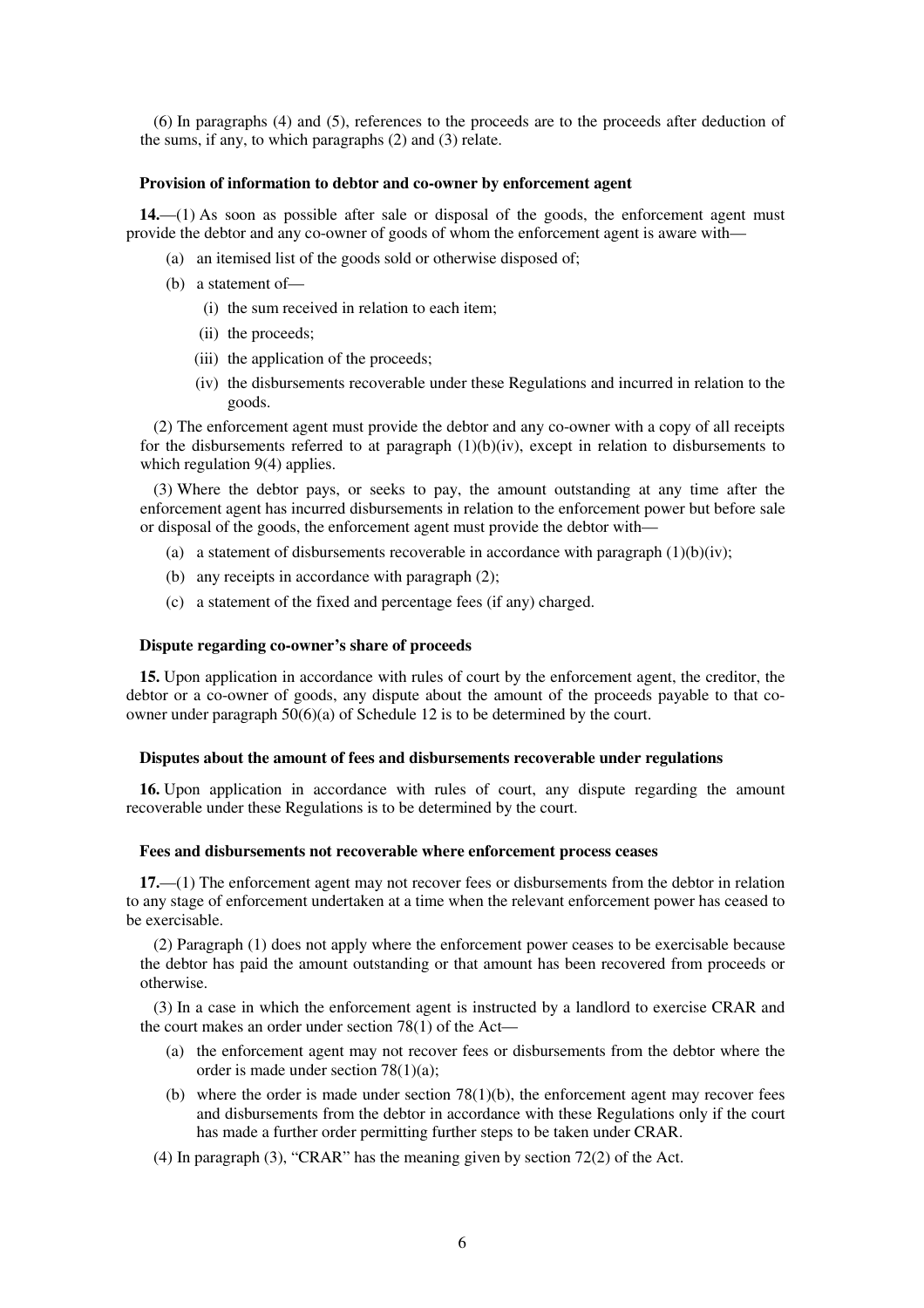Signed by the authority of the Lord Chancellor

*Shailesh Vara*  Parliamentary Under Secretary of State 4th January 2014 Ministry of Justice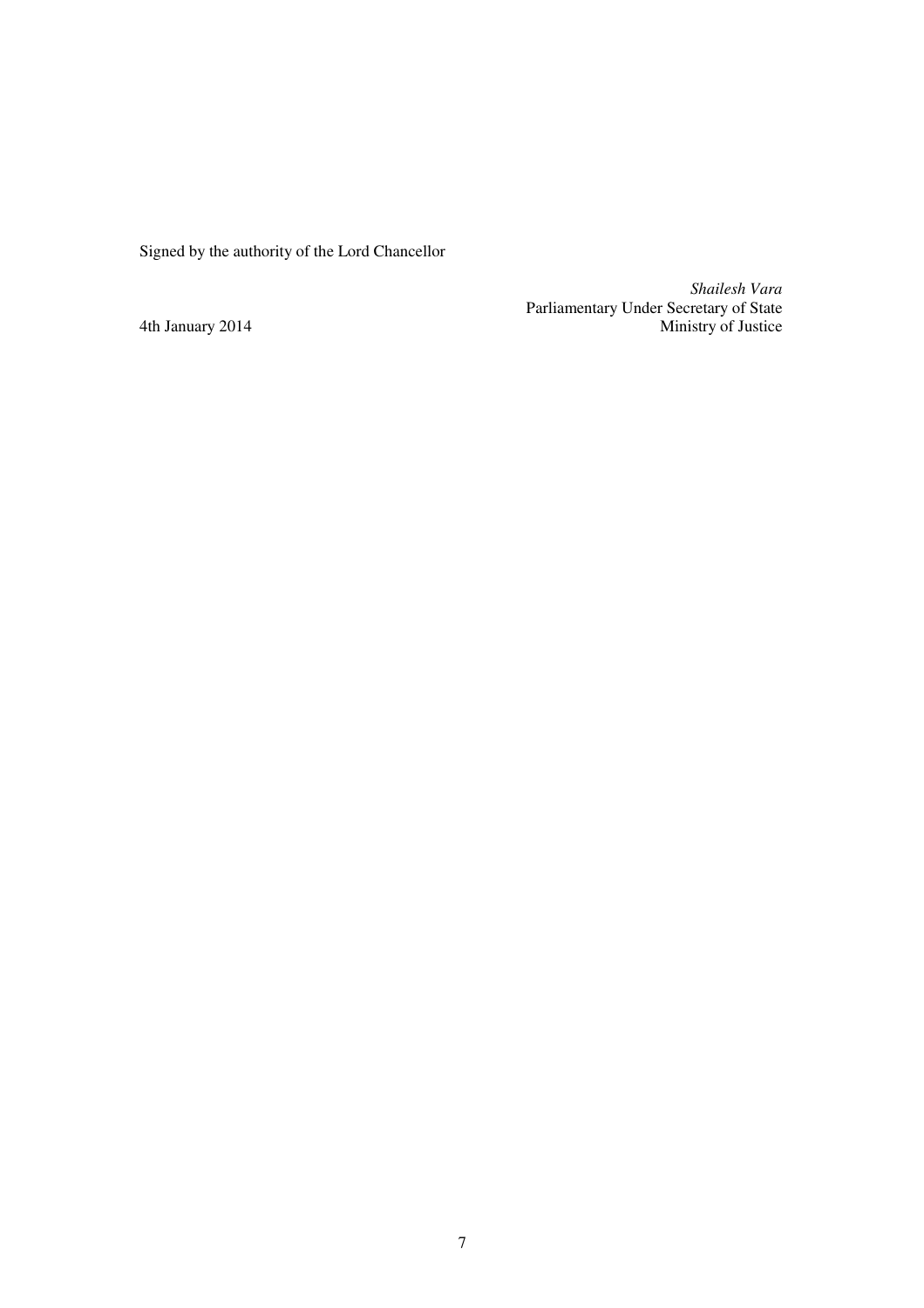# SCHEDULE Regulation 4

## Fees recoverable under regulation 4

#### **Table 1**

#### **Enforcement other than under a High Court Writ**

| Fee Stage              | <i>Fixed Fee</i> | fee<br>Percentage<br>7):<br>(regulation<br>percentage of sum to<br>recovered<br>be<br>exceeding £1500 |
|------------------------|------------------|-------------------------------------------------------------------------------------------------------|
| Compliance stage       | £75.00           | $0\%$                                                                                                 |
| Enforcement stage      | £235.00          | $7.5\%$                                                                                               |
| Sale or disposal stage | £110.00          | $7.5\%$                                                                                               |

#### **Table 2**

#### **Enforcement under a High Court Writ**

| Fee Stage                   | Fixed Fee | fee<br>Percentage<br>7):<br>(regulation<br>percentage of sum to<br>recovered<br><sub>be</sub><br>exceeding £1000 |
|-----------------------------|-----------|------------------------------------------------------------------------------------------------------------------|
| Compliance stage            | £75.00    | $0\%$                                                                                                            |
| First enforcement<br>stage  | £190.00   | $7.5\%$                                                                                                          |
| Second enforcement<br>stage | £495.00   | $0\%$                                                                                                            |
| Sale or disposal stage      | £525.00   | $7.5\%$                                                                                                          |

#### **EXPLANATORY NOTE**

*(This note is not part of the Regulations)* 

These Regulations make provision for recovery of fees and disbursements from debtors by enforcement agents in relation to the procedure for taking control of goods under Schedule 12 to the Tribunals Courts and Enforcement Act 2007 (c.15) ("the Act"). The Act provides a new statutory code for taking control of goods in order to sell them to enforce the payment of debts (replacing the process formerly known as "distress"). By section 62 of the Act, the Schedule 12 procedure is available where an enactment, writ or warrant confers the power to use the procedure. It is also available in relation to commercial rent arrears recovery under section 72 of the Act .

These Regulations apply whenever an enforcement agent uses the Schedule 12 procedure (regulation 3), including in exercise of commercial rent arrears recovery. Regulation 2 makes general interpretative provision.

Regulations 4 to 7 concern the recovery of fees from debtors out of the proceeds (defined in regulation 2). Fees are recoverable by reference to stages of the enforcement procedure as defined in regulation 5 for cases where the enforcement power is derived other than from a High Court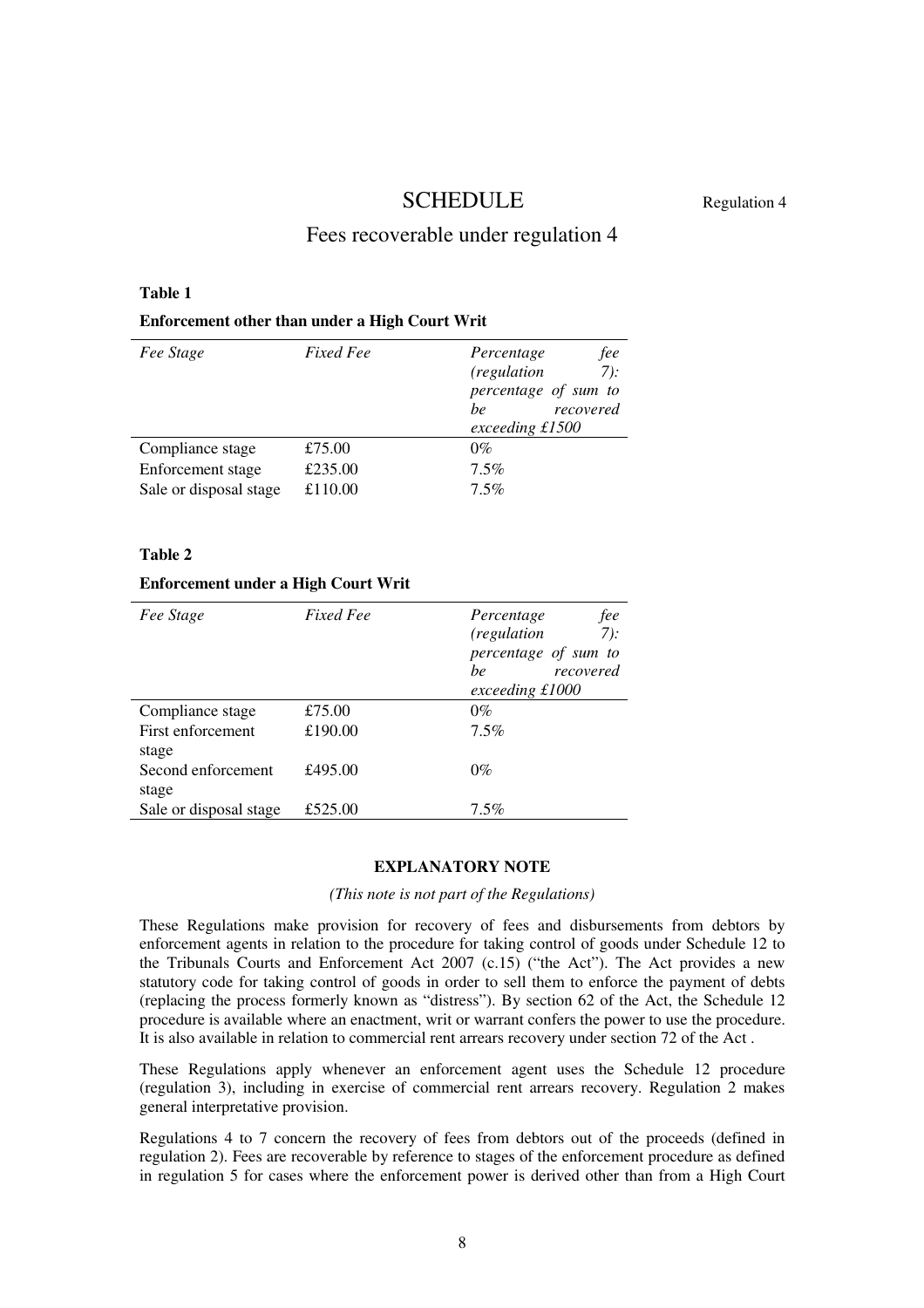writ, and in regulation 6 for High Court writs. Fees are recoverable on a fixed basis for each stage, but in certain situations an additional fee is recoverable as a percentage of the value of the sum to be recovered (regulations 4 and 7). The levels of fixed fees, and the relevant percentages to be applied, are provided for in the Schedule.

Where the enforcement agent and the debtor enter into a controlled goods agreement (defined in accordance with paragraph 13(4) of Schedule 12 to the Act) which the debtor complies with, only the first enforcement stage fee is payable. However, if the debtor does not enter into such an agreement, or does so but breaches the agreement, both the first and second enforcement stage fees are applicable.

Disbursements are also recoverable from the debtor out of the proceeds, and are addressed in regulations 8, 9, and 10. They may only be recovered in accordance with those regulations (regulation 8(1)). Regulation 8 provides for common disbursements regarding storage of goods, hire of locksmiths to enter and to secure premises, and court fees for various applications relating to the Schedule 12 process where the enforcement agent's application is successful. Regulation 9 provides for costs of sale, including by public auction. Regulation 10 permits application to the court for permission to incur or recover exceptional disbursements (for example, the cost of insuring a valuable or rare item whilst it is out of the debtor's control).

Regulations 11 and 12 make specific provision to protect debtors. Regulation 11 requires enforcement agents to minimise the fees and disbursements charged where they act in relation to more than one enforcement power. Where practicable, they are expected to deal with the goods together and on as few occasions as possible. Regulation 12 makes provision to protect vulnerable debtors. The enforcement agent is required to give such a debtor an adequate opportunity to obtain assistance and advice prior to removal of the goods. The enforcement stage fee (or fees) is not recoverable unless such an opportunity has been given.

Regulation 13 provides for the order of application of the proceeds where the amount recovered is less than the amount outstanding. Any fees and expenses owed to an auctioneer, and the compliance stage fee for the enforcement agent, are prioritised, with the remaining proceeds being divided pro rata between payment of the debt and payment of the remaining fees and disbursements due to the enforcement agent.

Regulation 14 requires the enforcement agent to provide the debtor and any co-owner with specified information relating to sale or disposal of the goods, and equivalent provision is also made for the situation where the debtor has paid, or seeks to pay, the amount outstanding prior to sale or disposal. Regulations 15 and 16 make provision for disputes about a co-owner's share of proceeds, and about the amount of fees and disbursements recoverable by the enforcement agent, to be referred to the court for resolution. Regulation 17 prevents recovery of fees or disbursements by an enforcement agent in relation to any enforcement stage during which the enforcement power ceases to be exercisable. Specific provision is made for orders made under section 78 of the Act relating to commercial rent arrears recovery.

<sup>©</sup> Crown copyright 2014

Printed and published in the UK by The Stationery Office Limited under the authority and superintendence of Carol Tullo, Controller of Her Majesty's Stationery Office and Queen's Printer of Acts of Parliament.